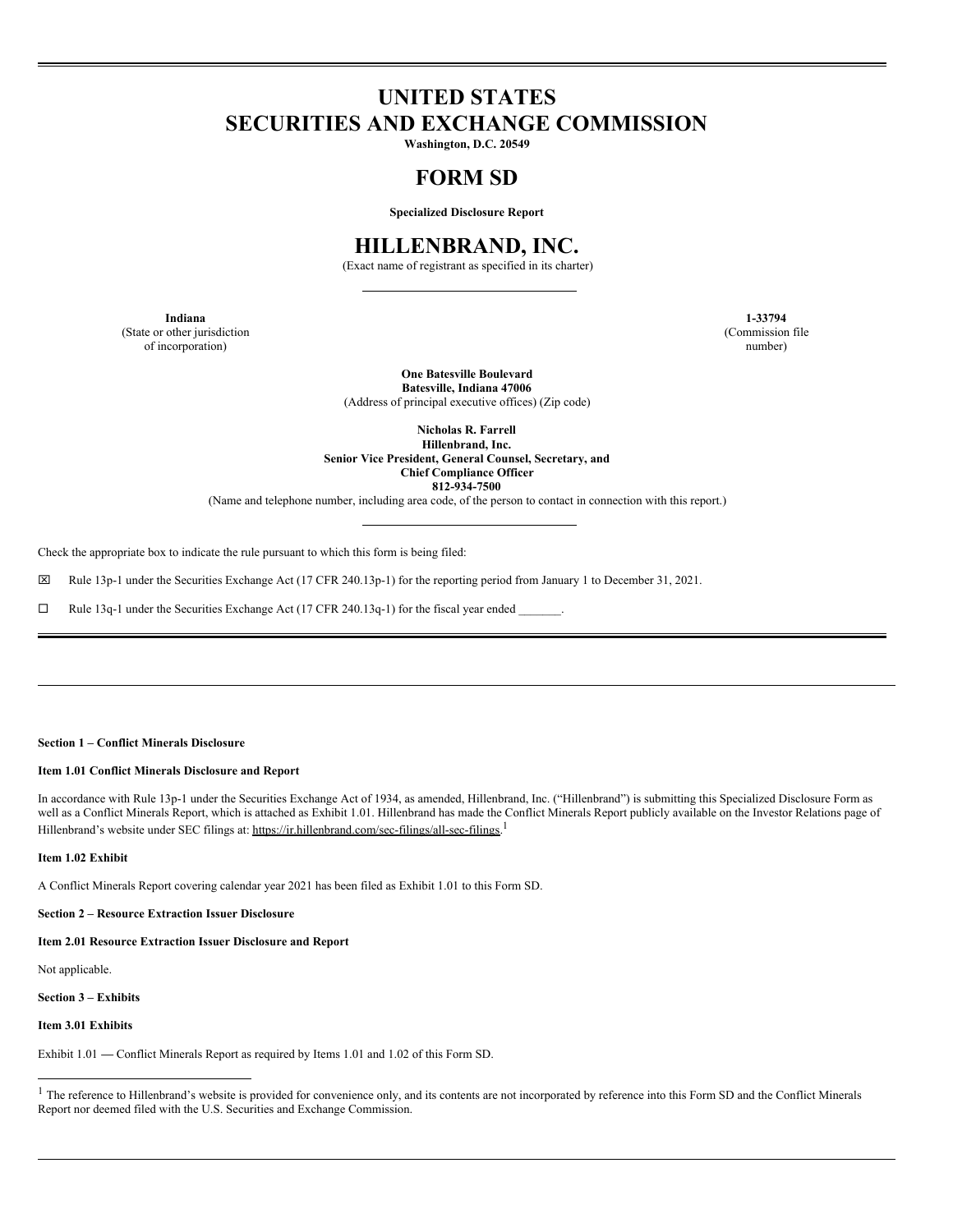## **SIGNATURES**

Pursuant to the requirements of the Securities Exchange Act of 1934, the registrant has duly caused this report to be signed on its behalf by the duly authorized undersigned.

## **Hillenbrand, Inc.**

(Registrant)

/s/ Nicholas R. Farrell May 27, 2022 Nicholas R. Farrell (Date) Senior Vice President, General Counsel, Secretary, and Chief Compliance Officer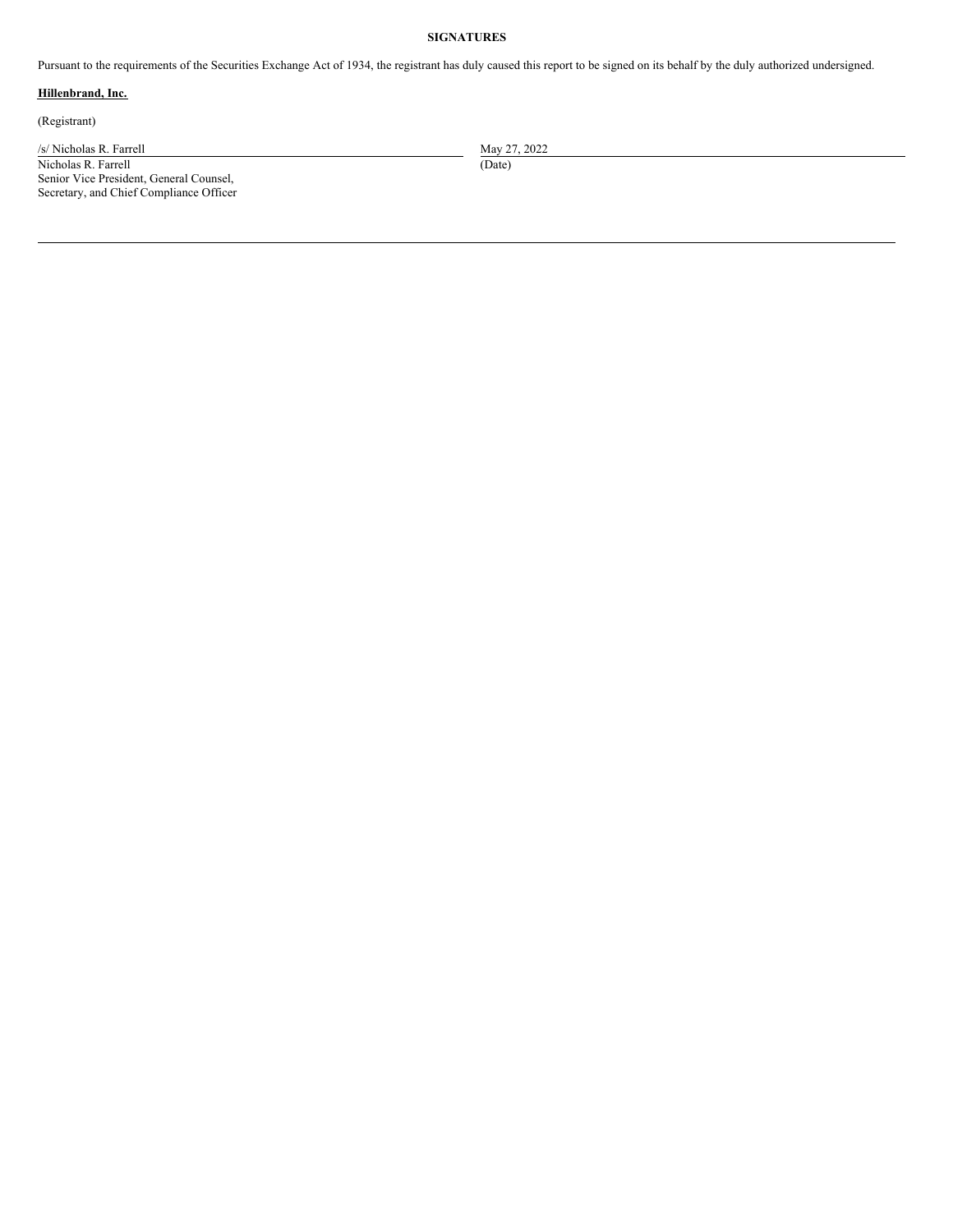#### **Hillenbrand, Inc.**

#### **Conflict Minerals Report**

#### **For the Year Ended December 31, 2021**

This is the Conflict Minerals Report of Hillenbrand, Inc. ("Hillenbrand," "we," "us," and "our") for calendar year 2021 in accordance with Rule 13p-1 under the Securities Exchange Act of 1934, as amended (the "Rule"). Adopted by the Securities and Exchange Commission ("SEC") pursuant to the Dodd-Frank Wall Street Reform and Consumer Protection Act of 2010, the Rule imposes reporting obligations on SEC registrants whose manufactured products contain so-called "conflict minerals" that are necessary to the functionality or production of those products. As used herein, the term "conflict minerals" or "3TG" includes columbite-tantalite, cassiterite, gold, wolframite, and their derivatives tantalum, tin, and tungsten.

#### **Company and Product Overview**

Hillenbrand is a global diversified industrial company with multiple leading brands that serve a wide variety of industries around the world.

Hillenbrand's portfolio is composed of three reportable operating segments: Advanced Process Solutions, Molding Technology Solutions, and Batesville®. Advanced Process Solutions operating companies design, develop, manufacture, and service highly engineered industrial equipment and systems around the world. Molding Technology Solutions is a global leader in highly engineered and customized equipment and systems and service in plastic technology and processing. Batesville is a recognized leader in the death care industry in North America.

Advanced Process Solutions is a leading global provider of compounding, extrusion, and material handling, screening and separating systems, and services for a wide variety of manufacturing and other industrial processes. During the fourth quarter of fiscal year 2020, Hillenbrand announced that it had initiated a plan to divest its flow control businesses, which included the Abel Pumps business ("ABEL"), as well as its TerraSource Global business ("TerraSource"), both of which operated within the Advanced Process Solutions reportable operating segment. Hillenbrand completed the divestiture of ABEL on March 10, 2021 and TerraSource on October 22, 2021.

Molding Technology Solutions is a global leader in highly engineered and customized equipment and systems in plastic technology and processing. Molding Technology Solutions has a full-line product portfolio that includes injection molding and extrusion equipment, hot runner systems, process control systems, mold bases and components, and maintenance, repair, and operating supplies.

Batesville is a leader in the death care industry in North America through the manufacture and sale of funeral service products, including burial caskets, cremation caskets, containers and urns, other personalization and memorialization products, and web-based technology applications.

The products of Advanced Process Solutions, Molding Technology Solutions, and Batesville are covered by this report, as further discussed below.

## **1. Reasonable Country of Origin Inquiry**

#### **1.1. Design of RCOI**

We have determined that some of the products described above contain 3TG necessary to the functionality or production of those products. As a result, we conducted a reasonable country of origin inquiry ("RCOI") to determine whether any of the necessary 3TG contained in our products manufactured in 2021 originated in the Democratic Republic of the Congo or any adjoining country (collectively, the "Covered Countries") or were from recycled or scrap sources. Due to the announcement during fiscal year 2020 that Hillenbrand had initiated a plan to divest the ABEL and TerraSource businesses, and the subsequent divestitures of those businesses during the course of the calendar year, prior to the commencement of our survey process, we did not include the suppliers to ABEL or TerraSource as part of our RCOI.

Our businesses are purchasers of materials and parts with complex supply chains and are many steps downstream in the minerals supply chain from raw mineral sourcing, smelters, and refiners. We do not purchase raw ore or unrefined 3TG and do not directly purchase materials or parts from the Covered Countries. Thus, we rely on the information provided by our direct suppliers to determine the origin of the 3TG contained in the parts and materials supplied to us, including the 3TG provided to our suppliers from sub-tier suppliers.

Our RCOI was reasonably designed and conducted in good faith and included the following steps:

- We identified the suppliers of materials and parts incorporated into our manufactured products during 2021 to determine whether 3TG were included in those materials or parts and, if so, whether those minerals were necessary to the functionality or production of those products. This process included reviewing prior year survey results, internal supply chain records, product specifications, content data forms, codes assigned to product parts, bills of materials, and other relevant documentation, including from the 3TG review processes conducted in the prior years, where applicable.
- We surveyed suppliers of parts and materials included in our products that either we were aware contained 3TG necessary to the functionality or production of our products or we could not determine contained 3TG, including by sending a survey (in local language, where requested), along with detailed instructions and key definitions under the Rule; taking into account conclusions of the prior years' processes. The survey sought information regarding the 3TG content of the parts and materials supplied to us, the origin of any such 3TG (including whether the 3TG were from recycled or scrap material), and the source(s) of the supplier's materials.
- We reviewed survey responses from our suppliers and, as appropriate, followed up on those that were inconsistent, incomplete, or vague.
- We followed up with and sent reminders, sometimes repeatedly, to suppliers who did not respond to our surveys, encouraging them to respond. It is our general practice to reach out to non-responding suppliers at least three (3) times in an attempt to obtain answers from as many suppliers as possible.
- We periodically updated our inventory and related determinations over the course of 2021 and through the first quarter of 2022 to cover the completed manufacture of new products.
- We utilized our supplier databases, procurement management software, and detailed spreadsheets organized by our businesses to identify survey recipients, circulate and monitor survey responses, and track materials and parts with corresponding suppliers.

#### **1.2. Results of RCOI**

Out of the more than thirty-two hundred suppliers surveyed as part of our RCOI, a majority of the responding suppliers confirmed that they do not source 3TG from the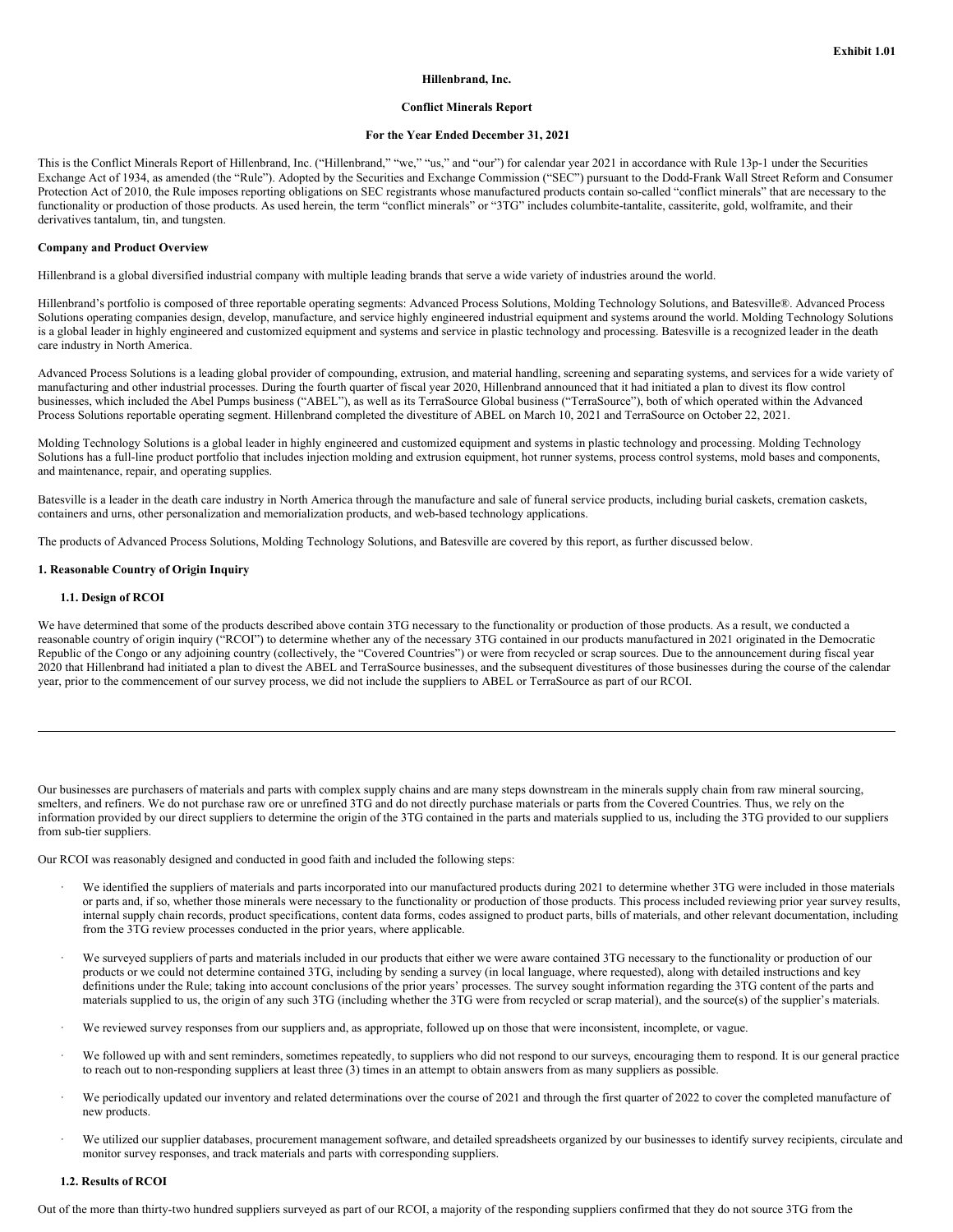Covered Countries. While we did not receive survey responses from all our suppliers, sixty-three of the supplier responses received to date have indicated that 3TG are present in the parts or materials supplied to us and they have reason to believe they may have originated in the Covered Countries. Additionally, a number of suppliers indicated—on a companywide basis and not necessarily specific to any particular part or materials supplied to us—that 3TG used by them or their group of companies may have partially originated from Covered Countries and may possibly not have been from recycled or scrap sources. We were unsuccessful in obtaining responses from all suppliers, despite our good faith efforts, but we believe the lower response rate from certain suppliers may be in part attributable to the ongoing impact of the current coronavirus ("COVID-19") pandemic. Under the circumstances, the level of non-responsive suppliers provided us no reason to believe that such suppliers' non-responsiveness was due to 3TG being contained in the products supplied to us.

As a result of the RCOI, we were unable to specifically determine the origin of the 3TG in our products or to confirm whether any of these 3TG originated in the Covered Countries. In connection with the RCOI, Hillenbrand performed additional due diligence as described below.

## **2. Due Diligence Process**

## **2.1. Design of Due Diligence**

Building upon its RCOI efforts, Hillenbrand has designed its due diligence measures in connection with the guidelines set forth in the framework of The Organisation for Economic Co-operation and Development Due Diligence Guidance for the Responsible Supply Chains of Minerals from Conflict-Affected and High-Risk Areas, Third Edition (2016) and the related Supplements for gold and for tin, tantalum, and tungsten, taking into consideration the circumstances of our individual businesses.

#### **2.2. Due Diligence Process**

## **2.2.1. Establish Strong Company Management Systems**

#### Conflict Minerals Policy

Hillenbrand has adopted the Supply Chain Transparency Policy available on our website athttps://ir.hillenbrand.com/corporate-governance/governance-documents which covers conflict minerals and was appropriately communicated internally. In early 2022, we also adopted a Conflict Minerals Policy to support the Supply Chain Transparency policy and reinforce our commitment to sustainable topics.

#### Internal Conflict Minerals Team

Hillenbrand has established a cross-functional conflict minerals team, consisting of representatives from our corporate center and our business units, including members of our legal, compliance, and global supply management groups. We conducted periodic team meetings during calendar years 2021 and 2022 to assess the progress of our diligence, to share lessons learned across our supply chain, and to identify steps to strategically improve our due diligence program.

#### Control Systems and Transparency

Hillenbrand's Board of Directors has direct responsibility for overseeing the Company's exposure to risk. The Audit Committee of Hillenbrand's Board of Directors at least annually reviews Hillenbrand's internal audit charter, annual risk assessment, and annual audit plan, and has oversight, review, and assessment responsibility with respect to Hillenbrand's Code of Ethical Business Conduct ("Code") and its effectiveness. Hillenbrand regularly performs internal audits, consistent with its audit plan, and conducts risk assessments and compliance reviews in accordance with its Code. Hillenbrand also reviews appropriate procedures in the context of conflict minerals. The conflict minerals team and our businesses have clearly communicated internal responsibilities for the conflict minerals due diligence.

#### Supplier Engagement

Hillenbrand engaged with suppliers as part of its RCOI and due diligence processes. Additionally, in connection with our Conflict Minerals Policy, Supply Chain Transparency Policy, and Code, Hillenbrand is working to create and implement appropriate, specific conflict minerals terms into relevant contracts and is establishing an ongoing dialogue with suppliers.

#### Grievance Mechanism

For addressing concerns and violations of its Code, Hillenbrand has an enterprise Compliance Review Board and Ethics and Compliance Committee as well as a Compliance Help Line, in accordance with the Code, that is available to employees, suppliers, and customers around the world. As part of its ongoing due diligence processes, Hillenbrand has established a channel through which the conflict minerals team can adequately communicate findings.

#### Maintain Records

As part of its conflict minerals process, Hillenbrand's conflict minerals team has established a record retention procedure, which requires retention of conflict minerals related information and correspondence for a minimum of five years.

#### **2.2.2. Identify and Assess Risk in the Supply Chain**

Hillenbrand performed an assessment of its products to determine the components and/or raw materials most likely to contain 3TG, selected appropriate suppliers for surveying, and used detailed survey templates and supplementing documentation for surveying suppliers. Survey results were reviewed and analyzed by appropriate members of the conflict minerals team, including in periodic team meetings during 2021 and 2022.

### **2.2.3. Design and Implement a Strategy to Respond to Risks**

We are continuing to analyze all the findings and learnings of RCOI and are continuing to design our due different to include different risk management approaches tailored to each of our individual businesses.

Information gathered from Hillenbrand's due diligence process is summarized and reported to members of Hillenbrand's Executive Management Team. Any actual and potential risks identified in the RCOI and the due diligence are reported to and monitored by members of the dedicated conflict minerals team.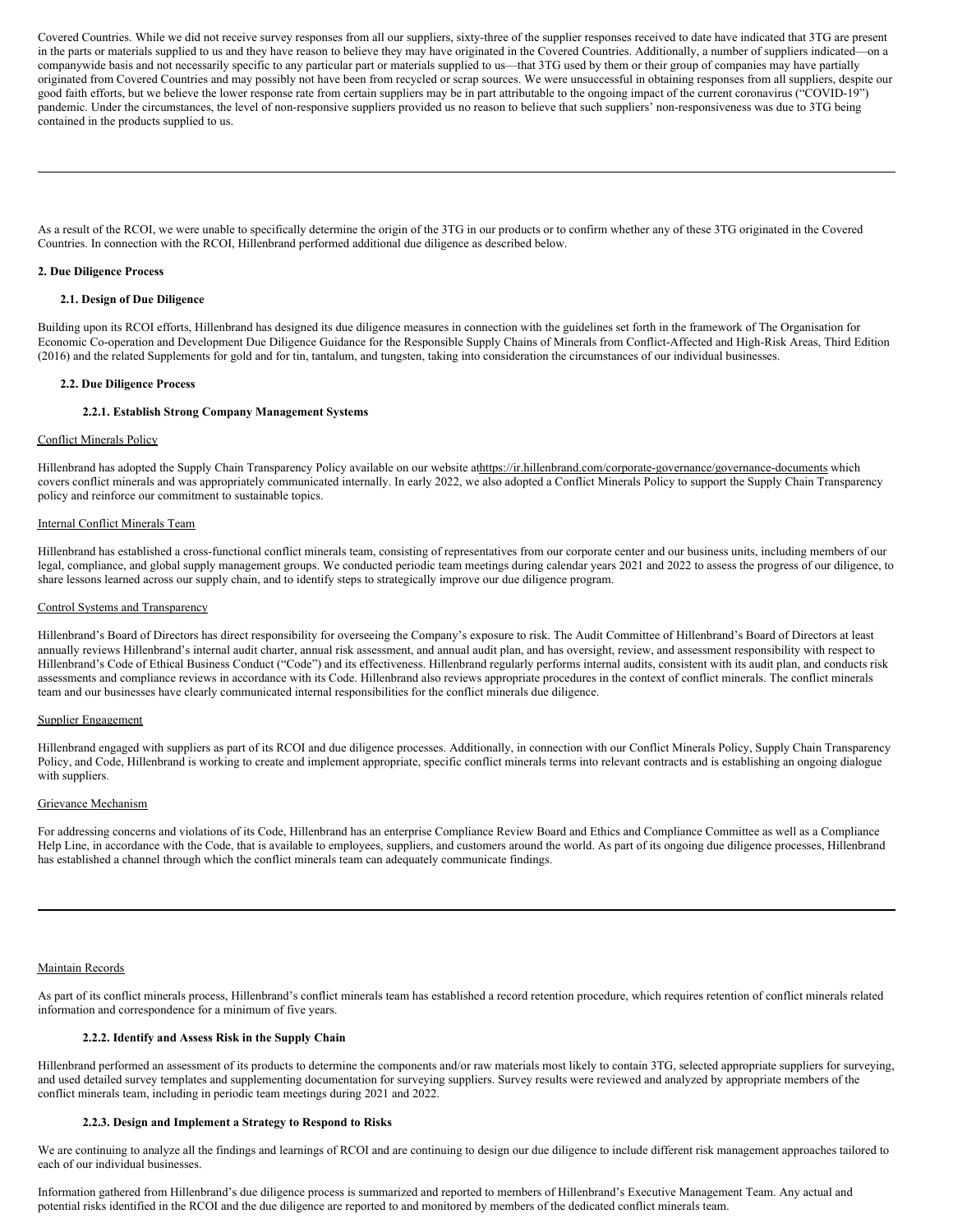### 2.2.4. Carry out Independent Third Party Audit of Supply Chain Due Diligence at Identified Points in the Supply Chain

Hillenbrand does not have direct relationships with the smelters and refiners in its supply chain, nor do we perform direct audits of the entities that may provide our supply chain with 3TG. However, we do rely upon industry efforts to influence smelters and refiners to undergo auditing and become certified, e.g., through the Responsible Minerals Initiative's ("RMI") program.

## **2.2.5. Report on Supply Chain Due Diligence**

This report is Hillenbrand's annual report on its 3TG due diligence, is filed along with Form SD with the SEC, and is publicly available on Hillenbrand's website at https://ir.hillenbrand.com/sec-filings/all-sec-filings.

## **2.3. Due Diligence Results**

Generally, the suppliers we surveyed in relation to 3TG responded to our survey, often with company-level responses, versus product-specific responses. However, our suppliers are also several tiers away from the origin of and smelters of their raw materials and are thus facing comparable challenges in performing due diligence. In many cases, the information provided by our suppliers was inconclusive, including unclear chain of custody of 3TG in relation to our products, and incomplete origin and smelter information, although in many cases the specificity of information has improved in comparison with that obtained in the prior years. We were therefore unable to determine the origin of the 3TG in our supply chain and whether the sourcing was conflict-free. Due to the highly inconclusive nature of information on smelters and refiners we received from our suppliers, we are not providing a list of these in this report. Additional information regarding the origin and the names of potential smelters and refiners is continuing to be sought as we improve the quality of our due diligence process and as transparency increases within the overall supply chain.

### **3. Steps to Be Taken to Mitigate Risk**

Hillenbrand intends to take the following steps, some of which we have already started to initiate, to improve its due diligence process:

- · Continue the process of integrating conflict minerals provisions in arrangements with suppliers, specifically encouraging our suppliers to review and, where appropriate, incorporating the relevant terms of, our Conflict Minerals Policy, Supply Chain Transparency Policy, and Code.
- Continue to integrate 3TG identification processes into our businesses' resource and procurement processes, as appropriate, to identify and track 3TG information systematically and quicker than before.
- · Continue to engage with suppliers in order to raise awareness in relation to our Conflict Minerals Policy, Supply Chain Transparency Policy, Code, 3TG, our due diligence, and the RMI, as well as to understand which risks our suppliers have identified in relation to 3TG in their supply chains and the strategies they are developing to respond to such risks and to obtain more precise information on smelters and refiners.
- Identify appropriate opportunities for our businesses to participate in industry-wide conflict minerals initiatives.
- · Continue to communicate internally to further increase awareness and transparency of 3TG issues beyond the conflict minerals team, including raising awareness of our Conflict Minerals Policy and Supply Chain Transparency Policy.
- In the event that Hillenbrand determines there is a reasonable possibility that 3TG necessary to the functionality or production of our products may directly or indirectly benefit armed groups, we will determine an appropriate response, depending upon the facts and circumstances, including the potential suspension or termination of the relevant supplier relationship.

We recognize that due diligence is a continuous process that necessitates on-going monitoring and adjustments. Hillenbrand intends to reassess implemented risk mitigation strategies and may refine or adapt current strategies to ensure appropriate risk mitigation.

This Conflict Minerals Report was not subject to an independent private sector audit for calendar year 2021.

#### **Forward-Looking Statements**

Throughout this report, we make a number of "forward-looking statements" that are within the meaning of Section 27A of the Securities Act of 1933, as amended, Section 21E of the Securities Exchange Act of 1934, as amended, and the Private Securities Litigation Reform Act of 1995, and that are intended to be covered by the safe harbor provided under these sections. As the words imply, these are statements about future sales, earnings, cash flow, results of operations, uses of cash, financings, share repurchases, ability to meet deleveraging goals, and other measures of financial performance or potential future plans or events, strategies, objectives, beliefs, prospects, assumptions, expectations, and projected costs or savings or transactions of Hillenbrand that might or might not happen in the future, as contrasted with historical information. Forward-looking statements are based on assumptions that we believe are reasonable, but by their very nature are subject to a wide range of risks. If our assumptions prove inaccurate or unknown risks and uncertainties materialize, actual results could vary materially from Hillenbrand's expectations and projections.

Words that could indicate that we are making forward-looking statements include the following:

| intend | pelieve   | plan     | expect   | may                | goal      | would  | project    |
|--------|-----------|----------|----------|--------------------|-----------|--------|------------|
| become | pursue    | estimate | <br>W1lı | <i>r</i> orecasure | continue  | coula  | anticipate |
| target | encourage | promise  | improve  | progress           | notential | should | impact     |

This is not an exhaustive list, but is intended to give you an idea of how we try to identify forward-looking statements. The absence of any of these words, however, does not mean that the statement is not forward-looking.

## Here is the key point Forward-looking statements are not guarantees of future performance, and actual results could differ materially from those set forth in any forwardlooking statements.

Any number of factors, many of which are beyond our control, could cause our performance to differ significantly from what is described in the forward-looking statements.